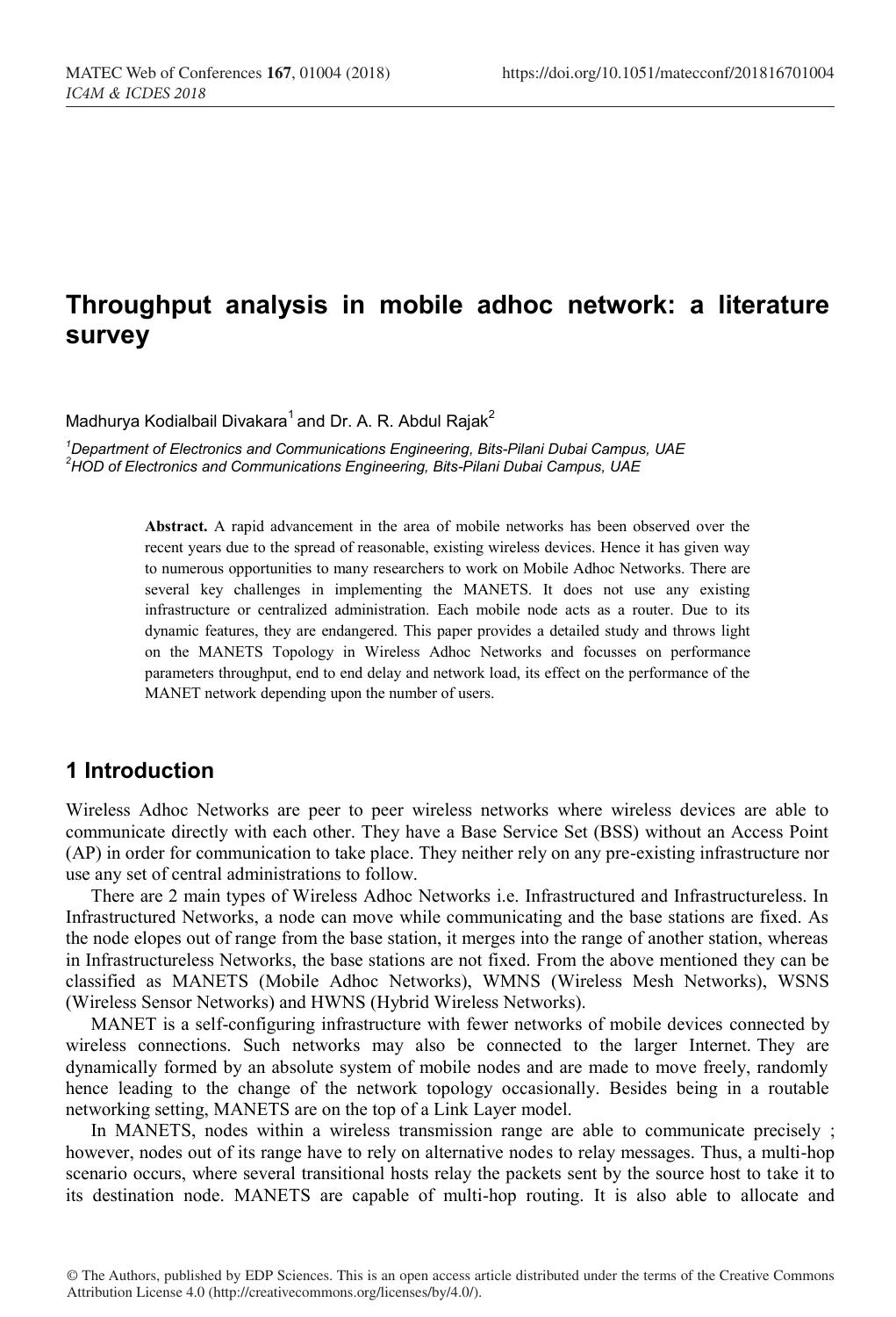maneuver security, routing and host configuration. A malicious behavior highly resembles another benign behavior.

Mobile nodes are evolved with lesser memory, power and light weight characteristics. Due to their impulsive behavior it burdens human involvement to configure the network. The nodes have exact features with related responsibilities and competences and thereby enable an entirely symmetric environment. They have immense user density and user mobility.

Types of MANETS includes : VANETS (Vehicular Adhoc Networks), In-VANETS (Intelligent Vehicular Adhoc Networks) and i-MANETS (Internet Based Mobile Adhoc Networks).

VANETS (Vehicular Adhoc Networks) facilitates an effective communication with another vehicle and is free to communicate with roadside equipment.

InVANETS (Intelligent Vehicular Adhoc Networks) uses artificial intelligence to challenge unexpected situations like vehicle collisions and accidents.

i-MANETS (Internet Based Mobile Adhoc Networks) provides a link for both fixed and mobile nodes.

Some challenges in MANETS encountered are that these wireless link features are timefluctuating in nature; there are transmission impairments like fading, path loss, blockage and noise that increases the vulnerability of wireless channels, limited range of wireless transmissions causes the narrow radio band to reduce the data rates. Hence optimized usage of bandwidth is mandatory by keeping low overhead. Other challenges also include packet losses due to errors in transmission, route changes due to mobility and frequent network partitions.

There are 2 types of routing protocols in MANET. Proactive routing protocol is where nodes endlessly calculate and update routes. Periodic & triggered updates occur when a link modifies. This method is productive if the routes are often used, in order to keep up-to-date information about the network routes. It is quite similar to conventional routing protocols. Each node sustains steady and upto-date routing information in the form of a table with the next-hop to reach all nodes in the network. These include DSDV (Destination Sequenced Distance Vector), CGSR (Cluster Head Gateway Switched Routing). Reactive routing protocol is where nodes evaluate and alter routes whenever needed. When a node has a packet to send, it checks to see if it has a valid route. If no valid route is known, then node must send out a route-request message to obtain a valid route. This method is efficient if routes are not used often. These include AODV (Adhoc On Demand Distance Vector), DSR (Dynamic Source Routing).

QOS is a depiction and measurement of the overall performance of a service, such as computer network, a cloud computing service and the performance seen by the network users. QOS also provides support to Mobile Adhoc Networks, by supporting internet directly. There is a difficulty in getting and managing the link states directly because they change with surrounding circumstances and also have certain bandwidth constraints.

The main QOS parameters in the network are :

Throughput- The rate of successful message delivery over a transmission.

Latency- The amount of time taken for the message to traverse a system.

Packet Loss- The number of packets lost during the transmission process.

Jitter- The variation in the delay of received packets.

Reliability - Percentage of packets discarded by the user.

Bit Rate- The number of bits per second that can be transmitted along a digital network.

End-to-end delay- The time taken for a packet to be transmitted across a network from source to destination.

#### **2 Related Works**

This section presents some previous works related to throughput and end to end delay performance analysis on MANETS. Adhoc Networking has become one of the most interesting research fields inside the networking.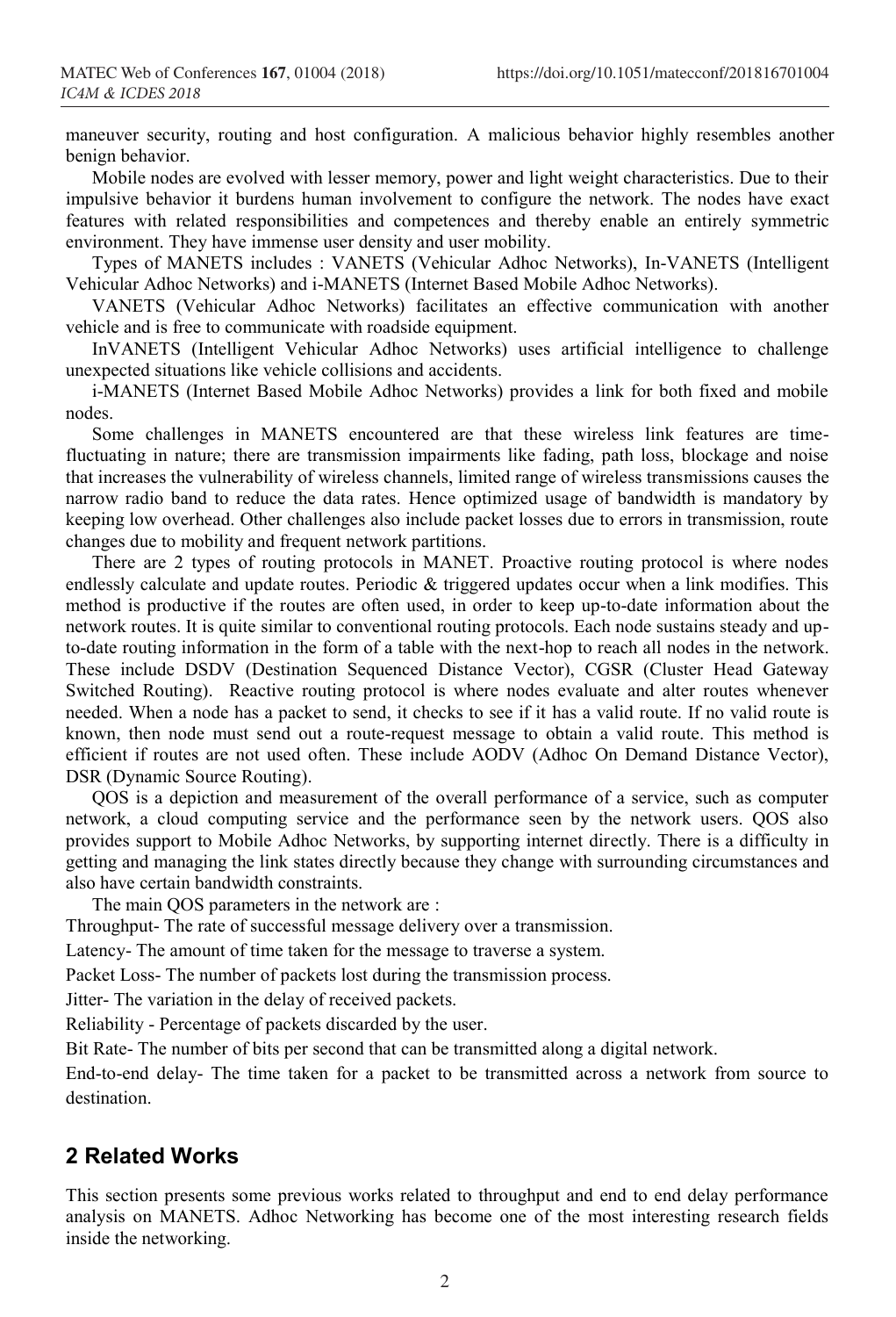H. Hallani, et al. [1] in 2005 proposed in their paper about creating a small physical network, gathered experimental results and compared those with simulations through OPNET. The simulation results showed good agreements with those obtained through the experiments conducted physically. It also showed that a linear drop in the throughput, with reference to the number of nodes simultaneously connected to the same destination.

There are also some interesting references based on real applications, so Monika Rajput [2], et al. have highlighted in their research paper about the various reactive routing protocols such as Ad hoc On-demand Distance Vector (AODV), Dynamic Source Routing (DSR) and Temporally Ordered Routing Algorithm (TORA) and compared them on the basis of throughput by increasing number of nodes in the network.

There is an interesting approach that researchers are currently investigating in the application of reinforced learning in routing protocols [3]. For e.g. Mostafa Fazeli et al. presented in their research paper about throughput analysis using 10, 15 and 20 users without using any routing protocols through OPNET software. These researchers extensively used graphs to highlight their point of view. From the simulations it was observed that as the number of users keeps increasing then the throughput of the network increases.

Ikramullah Khosa et al. [4] evaluated in their paper by providing a detailed analysis of IEEE 802.11 medium access control (MAC) protocol. The performance of CSMA/CA protocol is studied in depth by using optimized network engineering Tool (OPNET) with different sets of WLAN parameters. Simulation results have been obtained in different network scenarios by changing the number of stations in the network. This was also analyzed for adhoc and infrastructure networks.

Fan Ya-qin et al. [5] suggested a better solution to overcome problems of inefficiency in large expansion of adhoc routing protocols through DSR routing protocol and concluded that DSR protocols are suitable for only small scale MANET networks. Simulation results thus have obtained references for further research & study.

Thodeti Srikanth, et al. [6] besides doing a bit of introduction in their research paper mainly considered different methods like routing load, end to end packet delivery and performance of protocols and used http and low load traffic. These researchers concluded that the efficiency of a network can be achieved by selecting efficient protocols based on the network requirement. This research article mainly explained about the simulator OPNET Modeler, its architecture and performance parameters to a certain extent.

In their paper N.S. Samshette, et al. [7] calculated about throughput, end to end delay, packet delivery ratio in order to evaluate the performance of different mobility models; Random Walk, Random Waypoint, Random direction, Gauss Markov, Manhattan Grid through routing protocols. By using Random Walk AODV model high throughput and packet delivery ratio were produced leading to low end to end delay as compared to Random Waypoint and Reference Point Group Mobility model. Hence this also led to the explanation of relevant points on hybrid on demand protocols by the researchers.

Beata Krupanek et al. [8] presented a detailed study on the quality of service for modern wireless networks and had also explained relevant details about multimode network simulations in the OPNET and discussed about the prime ways in ensuring proper transmission of quality measurement in wireless sensor networks.

P.Venkata Maheswara et al. [9] in their paper compared about the various routing protocols for MANETS i.e. AODV, DSR, TORA and OLSR. Its performance was evaluated by considering the parameters such as routing overhead, delay, throughput and network load by varying the mobile nodes.

Parulpreeth Singh et al. [10] highlighted the performance of the DSR reactive routing protocol under traffic http, video conferencing, ftp and email. On the basis of evaluation the performance parameters such as throughput and end to end delay were taken into consideration and they concluded which traffic delay would be best for those parameters.

Sukhwinder Kaur et al. [11] in their paper had shown a comparison regarding performance parameters in terms of delay, throughput and media access delay by using the routing protocols AODV, OLSR and DSR also studied the network performance. The application traffic taken into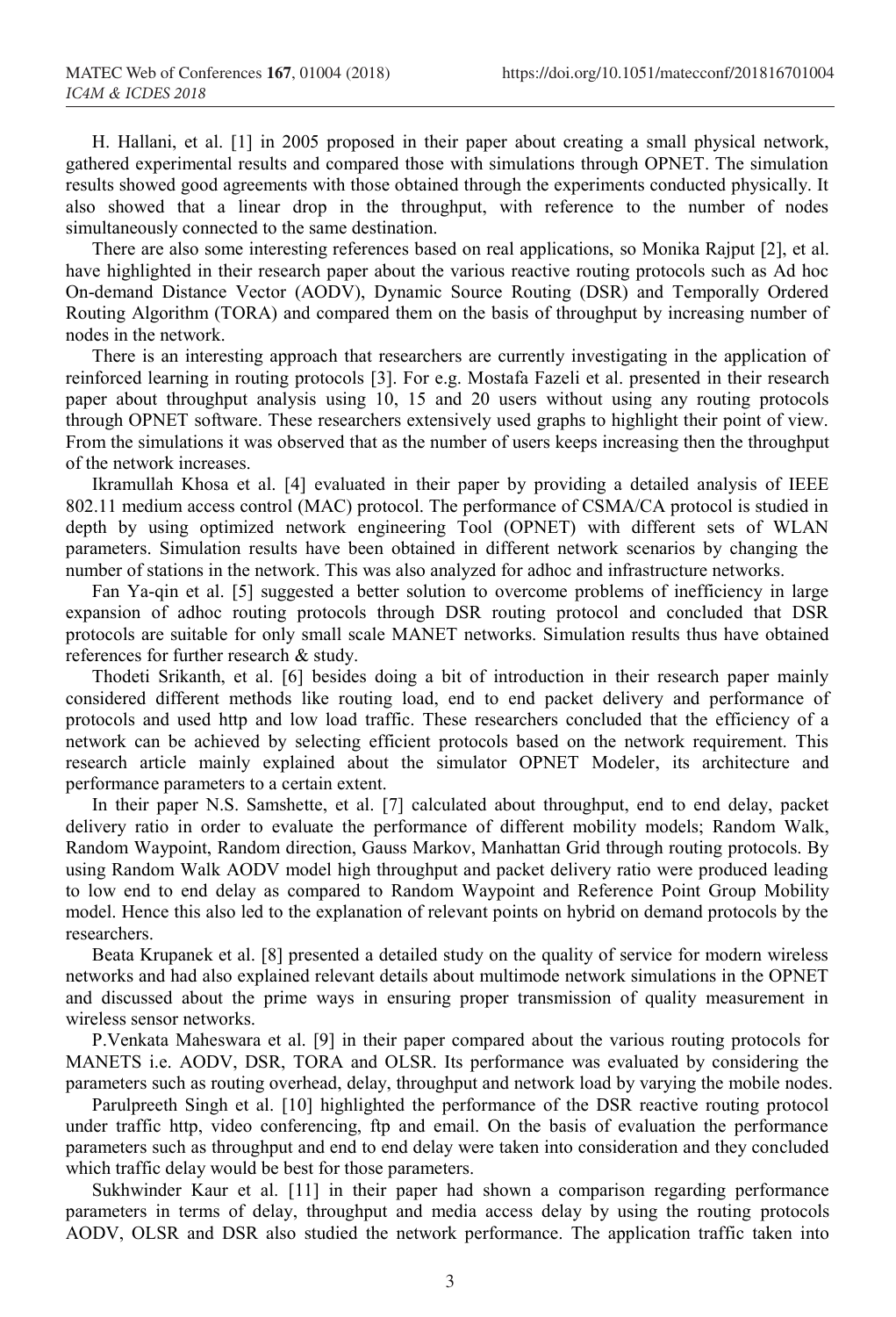consideration were http and data base. They wanted to check which protocol gave the best result for their study.



**Figure. 1** Throughput Graph for 10 users. (Fig 1, [3])



**Figure. 2** Throughput Graph for 15 users. (Fig 2, [3])



**Figure. 3** Throughput Graph for 20 users. (Fig 3, [3])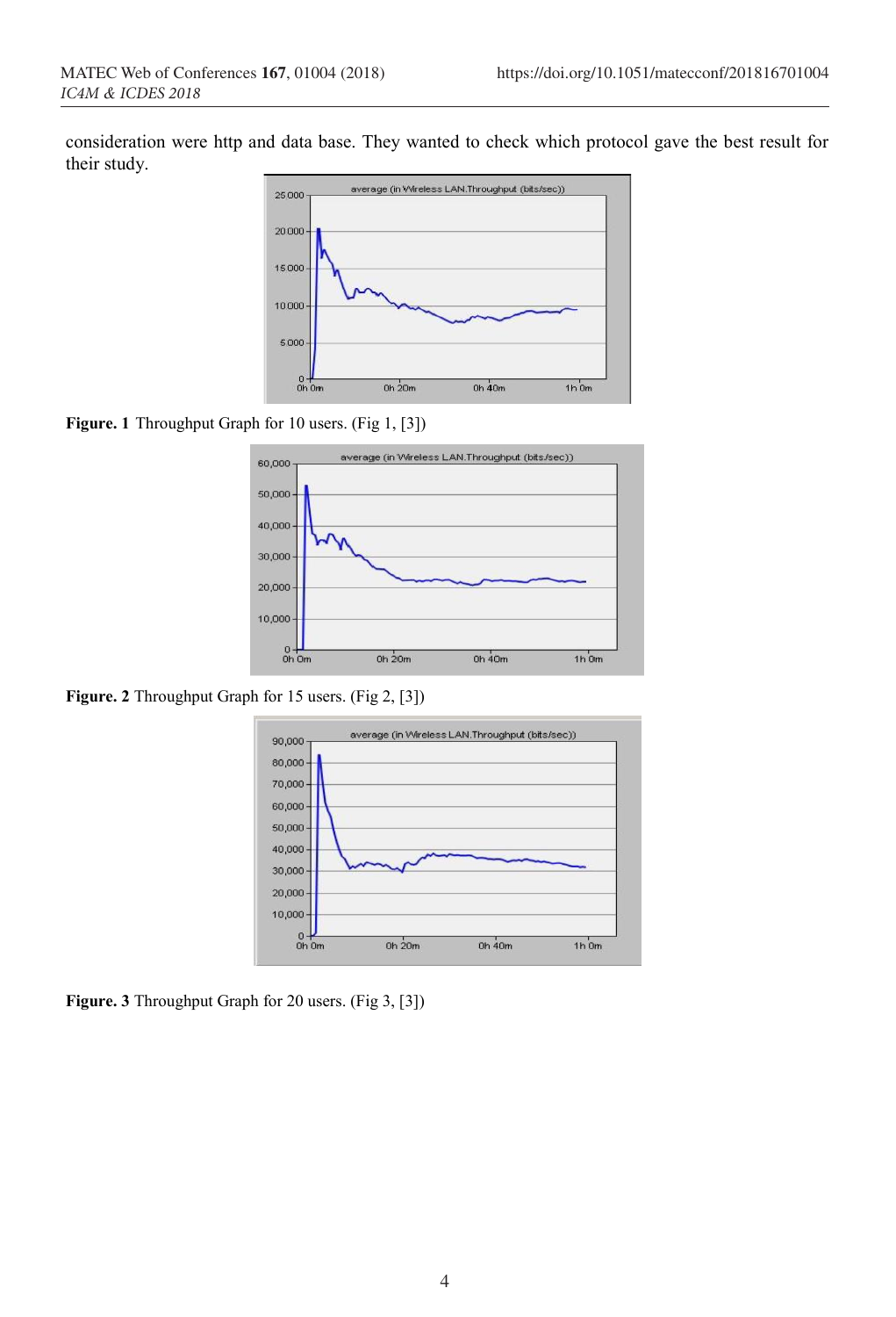

**Figure. 4** Delay vs. node distance for DCF (Distributed Coordinated Function) algorithm. (Fig 4, [8])



**Figure. 5** Delay vs. node distance for PCF (Point Coordinated function) algorithm. (Fig 5, [8])

From the above figures it can be observed that the throughput keeps increasing as the number of users keep increasing as illustrated in Figure. 1, Figure. 2 and Figure. 3 but in Figure. 4 and Figure. 5 it can be seen that the node distance and delay are indirectly proportional in DCF algorithm, whereas in PCF algorithm distance and delay are proportional to each other. Hence we say that PCF mechanism affects delay much more than DCF.

#### **3 Results**

H. Hallani, et al [1] concluded by evaluating the performance of adhoc networks through simulation and analysis. Simulation results confirmed the results that matched with the ones obtained through physical experiments. It has also showed that when the signal strength between source and destination is weak, routing the traffic will take place through an interconnecting node and leads to greater values of throughput.

Monika Rajput [2], et al concluded by comparing all the protocols and through the results commented that TORA performs better than AODV and DSR as the number of nodes keeps increasing. The performance of the network was evaluated for throughput explicitly.

Mostafa Fazeli et al. [3] compared the throughput parameters for different scenarios when the number of users were 5, 10 and 15. Through the simulation graphs they observed and analyzed that as the number of users increase then throughput also increases.

Ikramullah Khosa et al. [4] concluded by analyzing the performance of channel access protocol under varied conditions of the network. By simulating through OPNET they provided good views that performance was better if packet size was small and it was better performing under Adhoc mode. The performance of the protocol can be upgraded by using adaptive algorithm.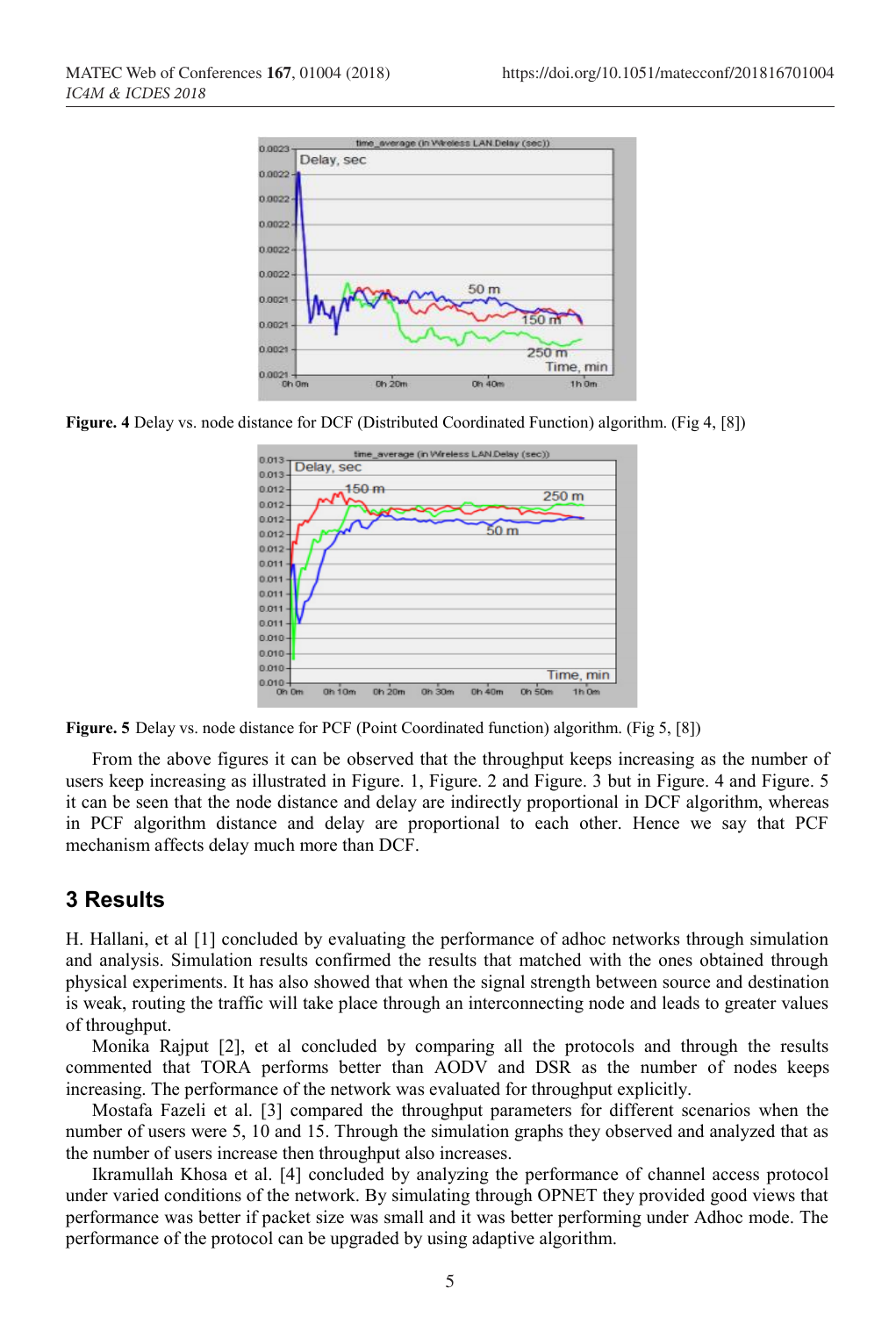Fan Ya-qin et al. [5] concluded by conducting simulations of DSR protocol through a broad range of distinctive networks. It was better to be used when the topology of the network was small and showed complexities when the topology of the network changed and when the network size increases continuously. DSR will show a number of networks performance problems. Some kinds of improvements are needed to be made to upgrade the DSR protocol to easily adapt to the changes in network topology.

Thodeti Srikanth, et al [6] completed their research by giving and ensuring an insight about the simulation based approach on MANET and Adhoc. They also explained about the software in great depth.

N.S. Samshette, et al [7] concluded by using different mobility models for analyzing different parameters such as throughput, end to end delay, packet ratio with different routing protocols as AODV, TORA, DSR and AOMDV. Through these results it was finally proved that Gauss Markov Model has better results as compared to Manhattan Grid Model.

Beata Krupanek et al. [8] summarized and concluded that if DCF (Distributed Coordination Function) was used then it would cause high latency depending on the type of traffic. If PCF (Point Coordinated Function) was used it would work for all nodes and provides a good overall performance. P.Venkata Maheswara et al. [9] evaluated and concluded by explaining the protocols AODV, DSR, TORA and OLSR ad-hoc routing protocols under different load and different number of users. The software used is OPNET Modeler 14.0 and simulations with varying traffic were run for 3600 sec.

Parulpreeth Singh et al. [10] concluded their research by considering various load conditions and checked which one performed the best for throughput and end to end delay. So it was found that http showed best performance in terms of both throughput and delay. In video conferencing throughput was the highest and was lowest in http.

Sukhwinder Kaur et al. [11] evaluated and concluded that in data base traffic, OLSR achieved highest throughput, least delay and least media access delay. In http traffic, OLSR performed well. So, it was finally observed from their research that OLSR performed the best compared to other two protocols.

### **4 Conclusions**

From the above 11 surveys and researches carried out by various researchers it summarizes, an overview of Mobile Adhoc Networks (MANETS), its applications and characteristics that distinguishes it from other wireless networks. Due to its characteristics, there is a need of separate routing protocols for MANET. Classification of routing protocols for MANET has been done on the basis topology of the network i.e. proactive or table-driven and reactive or demand-driven. A summarized overview of routing protocols belonging to each type of classification has also been presented above hoping that it will be useful and helpful to students and researchers in this field. From this, it is concluded that MANET routing protocols are designed based on the application area and environment and it is not possible to design a single protocol, which is suitable for all MANETS in all situations.

## **References**

1. Hallani, S.A. Shahrestani and F.H. Stootman, "Wireless Adhoc Networking: Analysis and Simulation of Validation Results," TENCON 2005 IEEE Region 10.

2. M. Rajput, P. Khatri, A. Shastri and K. Solanki, "Comparison of Ad-hoc Reactive Routing Protocols using OPNET Modeler", International Conference on Computer Information Systems and Industrial Management Applications (CISIM), 2010 IEEE, 530-534.

3. M.F.H. Vaziri, "Assessment of Throughput Performance under OPNET Modeler Simulation Tools In Mobile Adhoc Networks (MANETS)", 2011 Third International Conference on Computational Intelligence, Communication Systems and Networks, 328-331.